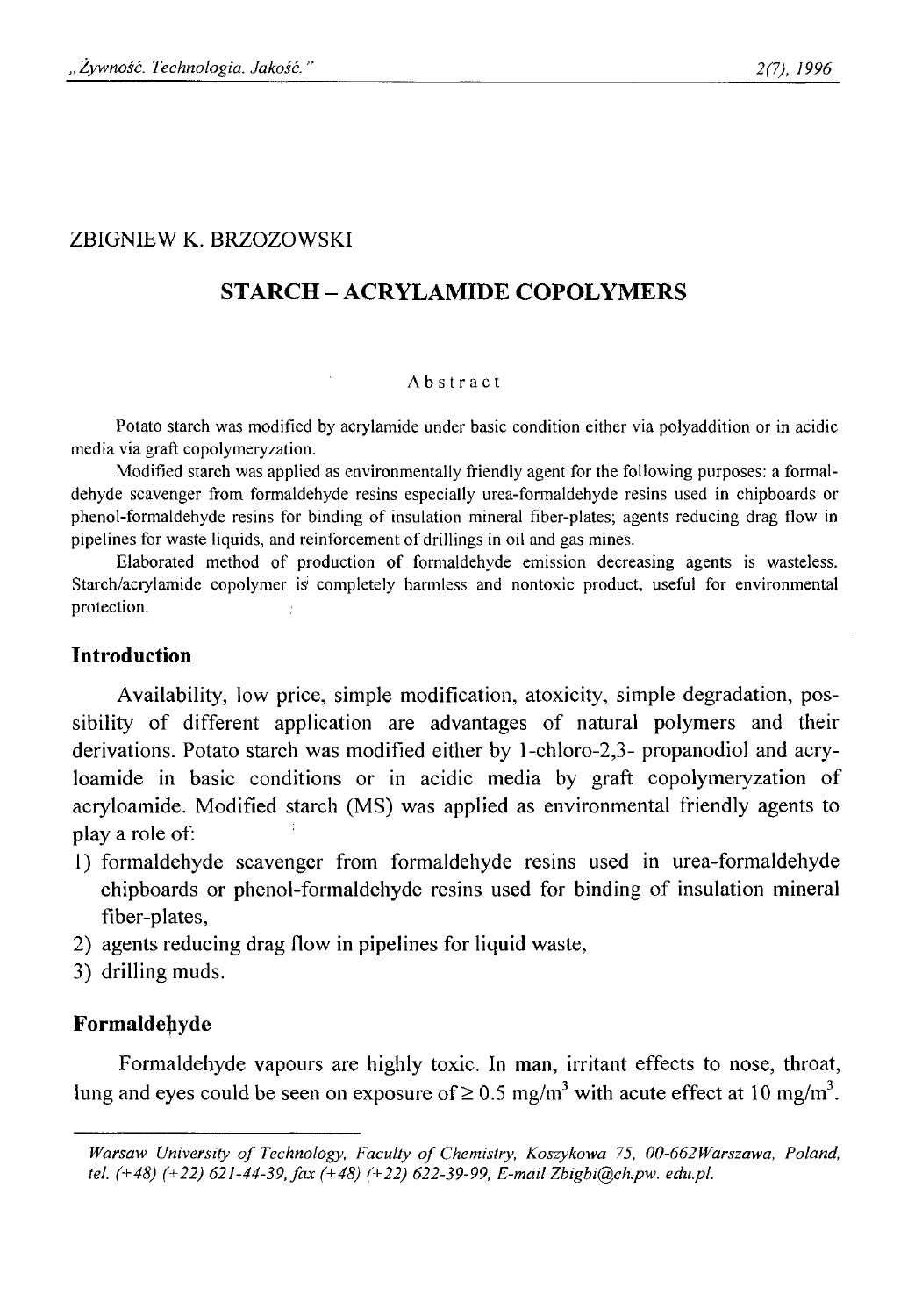

**Fig. 1. Formation od DNA cross-links by formaldehyde.**

In man, cutaneous sensitisation and allergic contact dermatitis have been well documented in individuals chronically exposed to formaldehyde - containing materials. A 2 % solution, however, does not produce acute skin irritant effects in man.

Formalin solution (26 %) has been shown to be severely irritant, producing permanent corneal injury in rabbits, guinea pigs and man. Splashes of a 4 % formaldehyde solution are highly irritant in man but no permanent effects have been reported.

A high reactivity of formaldehyde results in the formation of metylene cross-links between metylol groups by a condensation reaction between nucleotides of DNA in a single strand configuration as shown in Fig. 1.

**Table 1**

**Trends in formaldehyde regulation**

| Period of time | Maximum formaldehyde content<br>(mg/100g chipboard or plywood) |
|----------------|----------------------------------------------------------------|
| to 1970        | 100                                                            |
| 1971-1973      | 65                                                             |
| 1974-1975      | 45                                                             |
| 1976-1977      | 30                                                             |
| 1978-1981      | 25                                                             |
| 1981-1986      | 20                                                             |
| 1987-1990      | >10                                                            |
| 1991-          | >5                                                             |

These and other biochemical reactions have led to the expectation of genotoxic potential of formaldehyde and hence potential for carcinogenicity

The standards concerning the amount of formaldehyde in chipboard or plywood are still tightening. This trend is shown in Table 1.

## **Modified starches (MS)**

We investigated the modification of starch under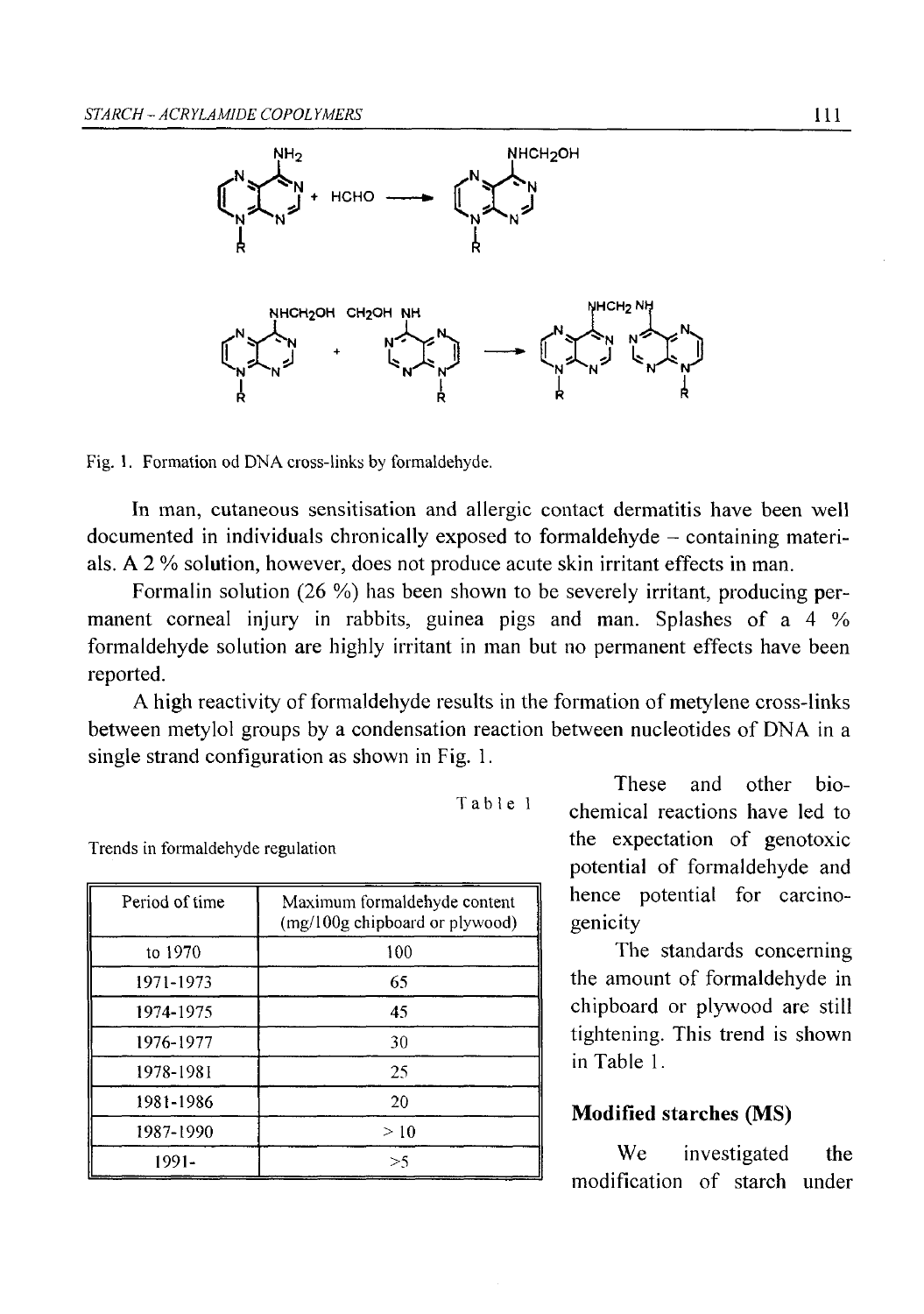acidic or basic conditions. The reaction of starch with acrylamide is shown below:



**Fig. 2. Starch modification by acrylamide (S+AA).**



**Fig. 3. Starch modification by chloropropandiol (S+CPD).**



**Fig. 4. Starch modification by acrylamide and chloropropandiol (S+AA+CPD).**

Starch modification by the graft copolymerization with acryloamide.

## **Initiation**

 $Me^{n+}$  + St-OH – Complex – St-O $\bullet$  + Me<sup>(n-1)-</sup> + H<sup>+</sup>  $St-O + M - St$  -  $OM$ Polymerisation of acrylamide may proceed at the same time: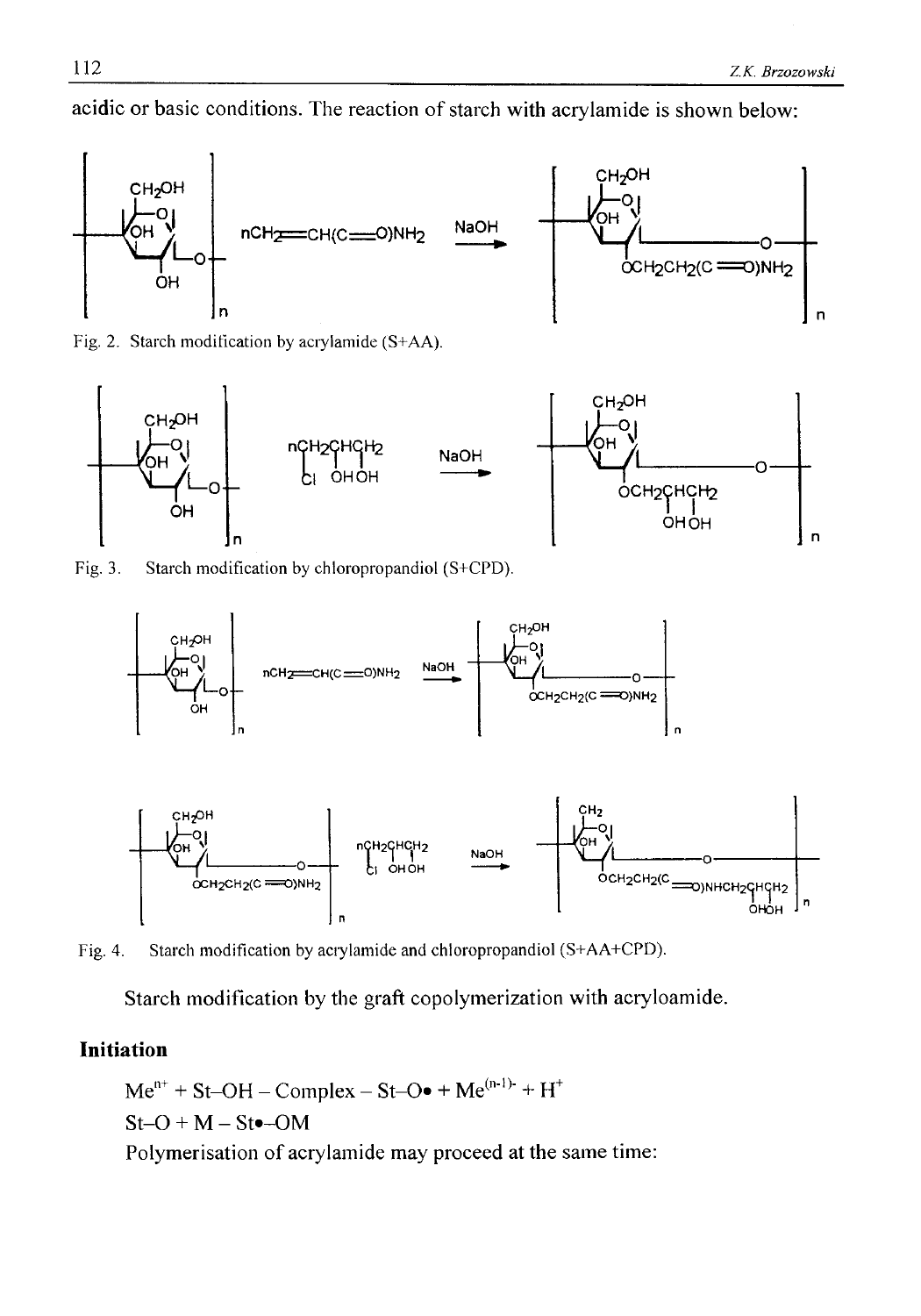$Me^{n+} + M-M \bullet + Me^{(n-1)-} + H^+$ 

 $M + M \bullet - M - M \bullet$ Chain extension  $St$ -OM $\bullet$  + nM – St-OM- $(M)_{n+1}M\bullet$  $\mathrm{St}\text{-}\mathrm{O}\text{-}\mathrm{CH}_2\text{-}\mathrm{CH}$  +  $\mathrm{CH}_2\text{=}$  CH  $\text{-}\mathrm{St}\text{-}\mathrm{O}\text{-}\mathrm{CH}_2\text{-}\mathrm{CH}_2\text{-}\mathrm{CH}_2\text{-}$  C  $\texttt{CONH}_2$ St-0-CH<sub>2</sub>-CH-CH-'CH + nCH<sub>2</sub>=CH - St-0-CH<sub>2</sub>-(CH<sub>2</sub>-CH)<sub>n</sub>-CH<sub>2</sub>-'CH  $\text{COMH}_2$   $\text{COMH}_2$   $\text{COMH}_2$   $\text{COMH}_2$   $\text{COMH}_2$ Chain extension of homopolimer is simultaneously formed.  $M-M \bullet + nM-(M)_{n}$ -M  $CH - CH + CH_2=CH - CH_2-CH-CH-CH$ 

$$
\begin{array}{cccc}\n\text{COMH}_2 & \text{CONH}_2 & \text{CONH}_2 & \text{CONH}_2 \\
\end{array}
$$

$$
CH_{2}-CH-CH_{2}-'CH + nCH_{2}=CH - CH_{2}-CH-(CH_{2}-CH)_{n}-CH-CH
$$
  
 
$$
COMH_{2}
$$
 
$$
COMH_{2}
$$
 
$$
COMH_{2}
$$
 
$$
COMH_{2}
$$

Chain termination takes place as below:  $St-O-M-(M)n-M \bullet +Me^{n} - St-O-M-(M)_{n} -M +Me^{(n-1)} +H^{+}$  $M-M-M + Me^{n^+} - M-(M)_n-M + Me^{(n-1)+} + H^+$ 

Fig. 5. Starch modification by acrylamide in acidic condition.

### **Formaldehyde scavengers**

The copolymer obtained was applied in aqueous solution as an additive to ureaformaldehyde resins. Following the technical guidelines we propose some binders consisting of urea-formaldehyde resin, curing agent (NH4C1-ammonium chloride), pure starch, diammonium phosphate and our graft copolymer in aqueous solution as a modifying agent.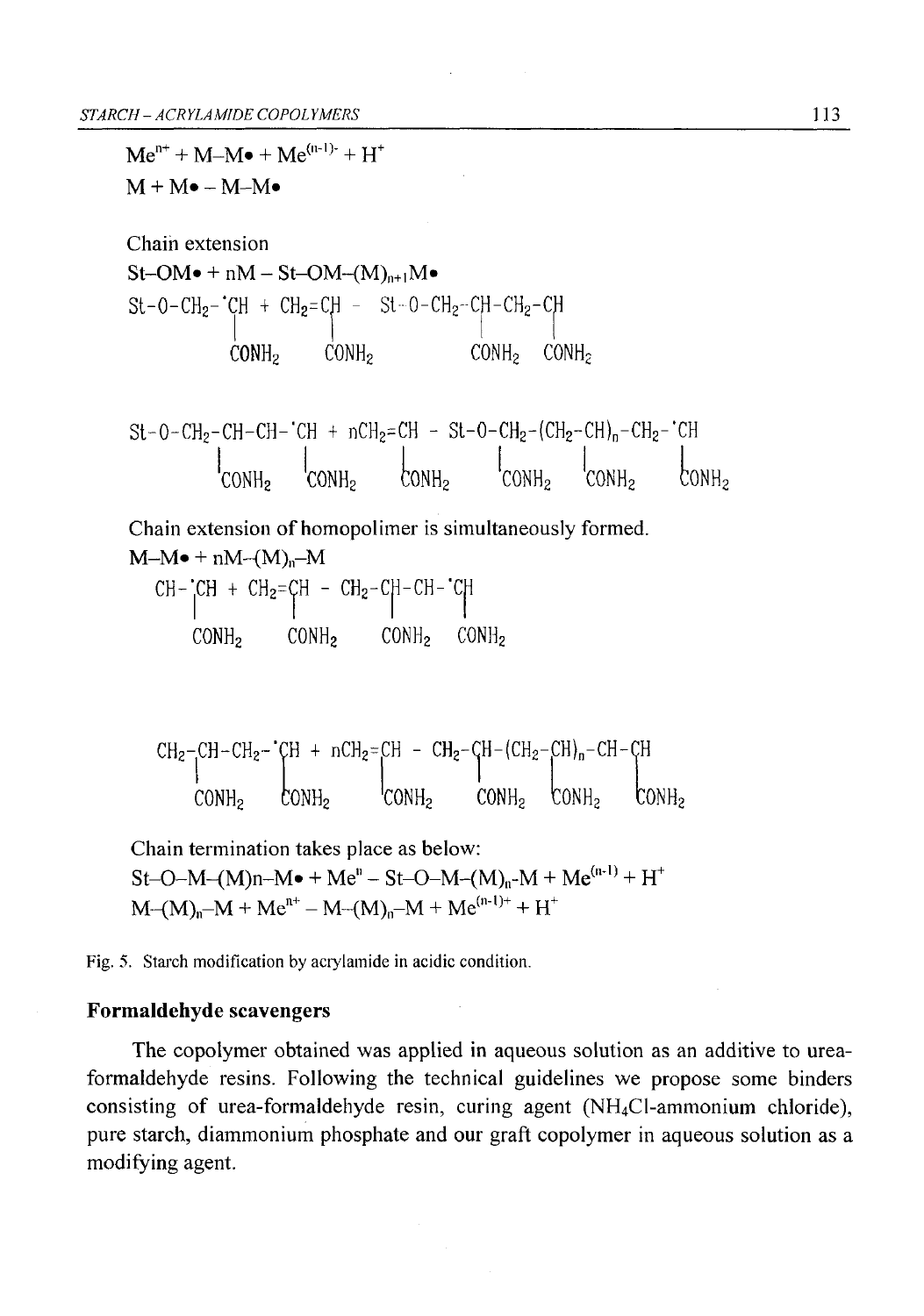

**Fig. 6. The reaction of MS with formaldehyde occurs as follows:**

We obtained chipboards using modifying agents with a free formaldehyde content below 10 mg per 100 g of chipboards (corresponding to El class for formaldehyde emission). These chipboards have the same physical and mechanical properties as chipboards prepared without a modifying agent. Thus, we eliminated about 58 % of the free formaldehyde emission, without altering the chipboards characteristics.

### **The Technical Chipboard Guidelines**

- 1. The total content of dry substances in binding compounds  $\geq$  53% should be maintained.
- 2. 4.5 g of 20 % aqueous solution of curing agent has to be added per 100 g ureaformaldehyde resin.
- 3. The time of binding compound gelation should be between 90 190 s.

The composition of a typical binding compound is given in Table 2.

The physical properties of the modifying agent used in this experiment are presented in Table 3.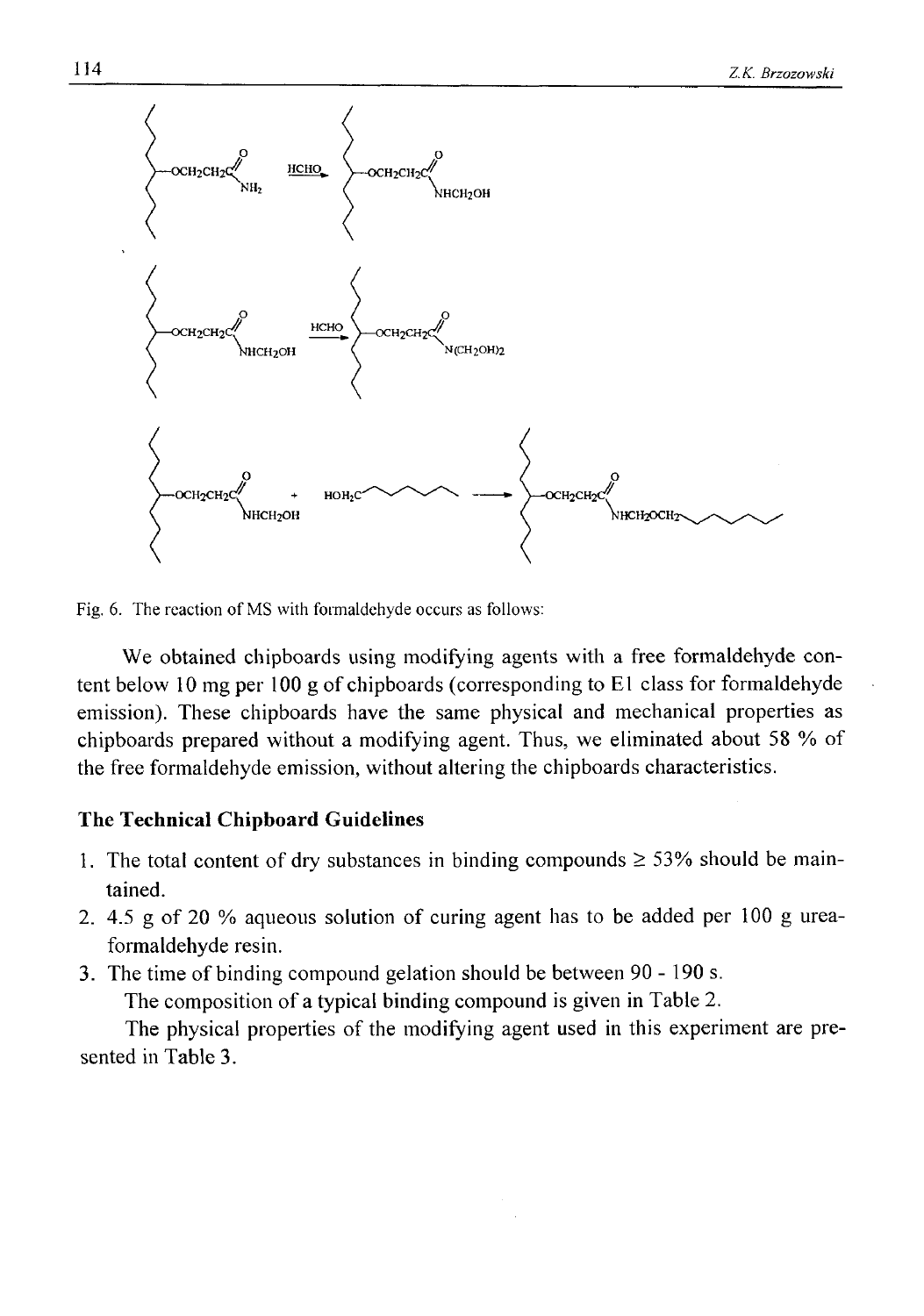**Table 2**

| Components         | Quantity [g] | Dry substance [g] | Gelation time [s] | Dry substance [s] |
|--------------------|--------------|-------------------|-------------------|-------------------|
| Resin              | 100          | 66                |                   |                   |
| Modifying agent    | 10           | 0.69              |                   |                   |
| Starch             |              |                   | 100               | 59.5              |
| NH <sub>4</sub> Cl | 4.19         | 0.838             |                   |                   |
| $(NH_4)_2HPO_4$    |              |                   |                   |                   |

**Typical binding compound composition.**

**Table 3**

**Modifying agent properties.**

| Parameter              | Modifying agent value |  |
|------------------------|-----------------------|--|
| Density $[g/cm^3]$     | 1.145                 |  |
| Viscosity [ mPa s]     | 122                   |  |
| Dry substance          | 6.55                  |  |
| рH                     | $\leq$ 2              |  |
| Miscibility with water |                       |  |

Chipboards presses with modifying agents satisfy the requirements of Polish Standard BN-80/7123-04-03 for the highest quality of chipboard.

The physical properties of the chipboards which were bound with the modifying agent were identical to those of chipboards which were bound with pure ureaformaldehyde resins. The reduction of free formaldehyde emission in pressed chipboards were as follows:

```
Table 4
```
Reduction of free formaldehyde in chipboards

| Case                    | Content of free formaldehyde<br>(in mg/100g chipboards) |
|-------------------------|---------------------------------------------------------|
| Without modifying agent | 23.0                                                    |
| With modifying agent    |                                                         |

We obtained chipboards using modifying agents with a free formaldehyde content below 10 mg per 100 g of chipboard (corresponding to El class for formaldehyde emission).

These chipboards have the same physical and mechanical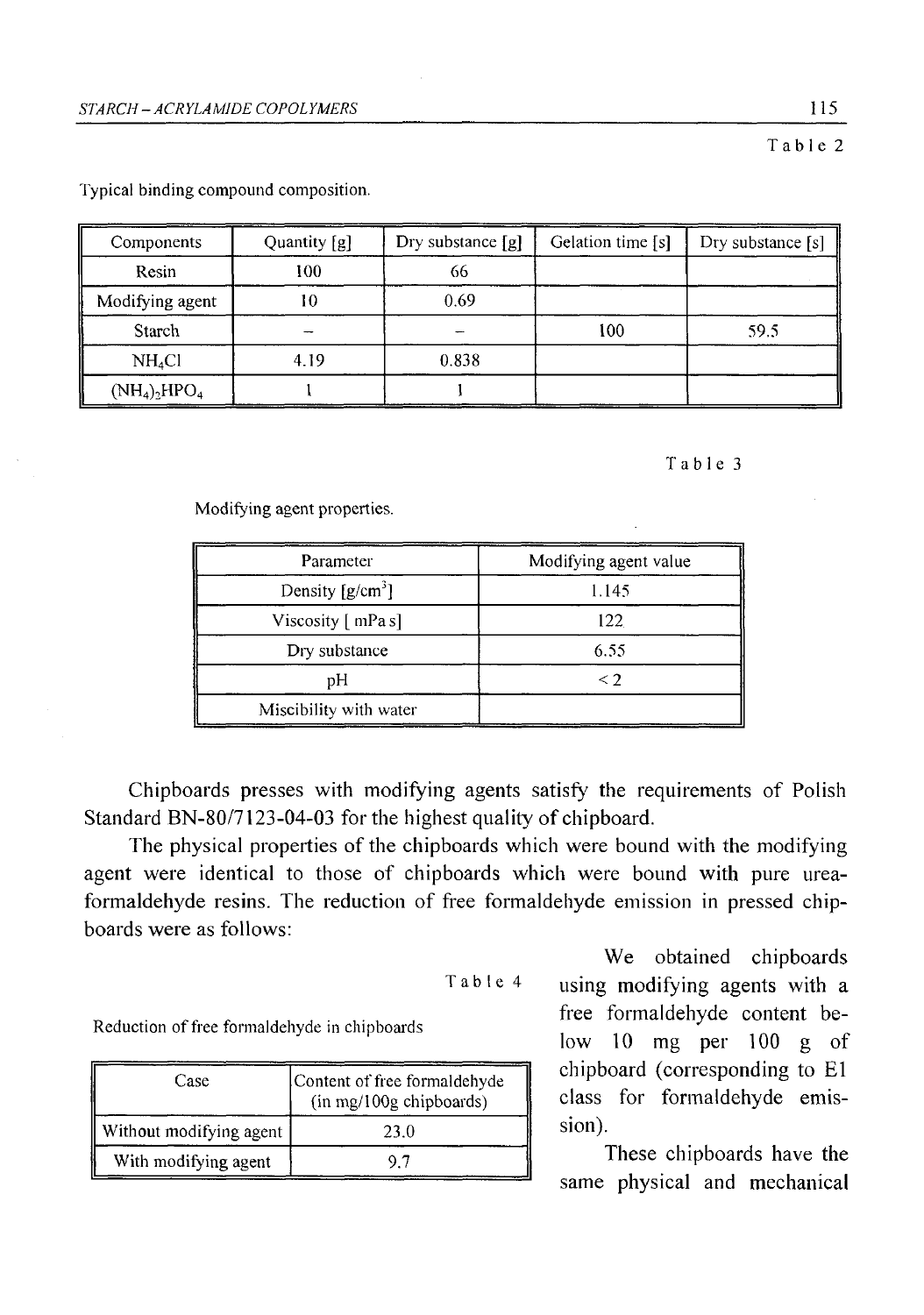properties as chipboards prepared without a modifying agent. We have thus eliminated about 58 % of free formaldehyde emission, without altering the chipboard characteristics.

Some properties of binding agents for chipboard before and after addition of MS are shown in Table 5.

**Table 5**

| Binding agent      | Gelation time [s] | Emission of free formal-<br>dehyde<br>[mg/100g] | Emission<br>decrease<br>[%] |
|--------------------|-------------------|-------------------------------------------------|-----------------------------|
| Before MS addition | 86                | 202                                             |                             |
| After MS addition  |                   |                                                 | 52                          |

**Chipboard properties and MS addition**

Formaldehyde scavengers based on modified starch have decreased the formaldehyde amount > 10 mg/100 g of chipboards or plywood without any depreciation of other properties.

## **Drag reduction of liquid flow**

The special apparatus has been constructed for our laboratory investigations on the drag reduction of liquid flow – notably for the extraction of salt water from mines (Figure 7). The results are shown in Table 6.



**Fig. 7.**